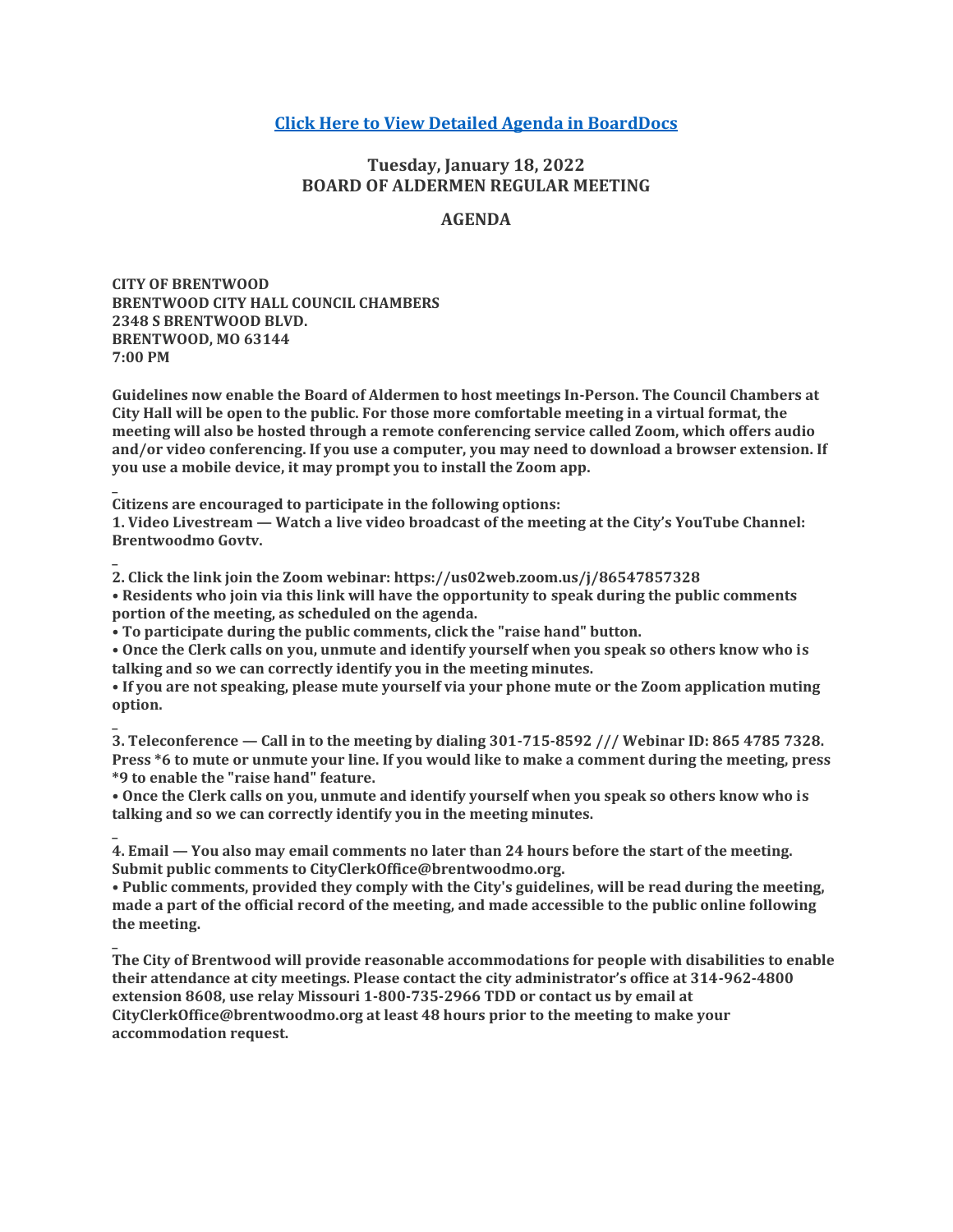## **1. CALL TO ORDER & PLEDGE OF ALLEGIANCE**

A. Call to Order

B. Pledge of Allegiance

## **2. ROLL CALL**

A. Roll Call

#### **3. AGENDA APPROVAL**

A. Approval or Amendment of Agenda

## **4. PRESENTATIONS, ANNOUNCEMENTS, APPOINTMENTS, PROCLAMATIONS & RECOGNITIONS**

A. Metropolitan St. Louis Sewer District (MSD) Presentation

#### **5. PUBLIC HEARING**

A. Public Hearing - The City of Brentwood has submitted for a Text Amendment Amending Chapter 400 Of The Brentwood City Code Relating To The Architectural Review Board by assigning the duties of the City's Architectural Review Board to the members of the City's Planning and Zoning Commission.

B. Public Hearing - Conditional Use Permit and Site Plan review for the Kitchen Conservatory, as Establishment Providing Cooking Classes Offering Instruction on Food Preparation on Site for the property zoned GC-General Commercial and located at 9001 Manchester road.

#### **6. CITIZEN COMMENTS**

#### A. Citizen Comments

#### **7. MAYOR AND ALDERMEN REPORTS**

A. Mayor David Dimmitt

- B. Alderman David Plufka Ward 1
- C. Alderwoman Nancy Parker Tice Ward 1
- D. Alderwoman Sunny Sims Ward 2
- E. Alderman Brandon Wegge Ward 2
- F. Alderman Steve Lochmoeller Ward 3
- G. Alderman Jeff Gould Ward 3
- H. Alderwoman Kathy O'Neill Ward 4
- I. Alderman Jack Shelton Ward 4

## **8. CITY ADMINISTRATOR REPORT**

A. Brentwood Bound Update

#### **9. CONSENT AGENDA**

A. Standing Committees Reports

B. Warrant Lists - Operating Funds and 2021 General Operating Expenditures and the 2021 Brentwood Bound Project Expenditures - from the 2019 Series Certificates of Participation Proceeds (COP)

C. Approval of Meeting Minutes

D. Resolution No. 1332 - Amended Agreement with Stryker/Physio Control Inc.

E. Resolution No. 1333 - A Resolution Approving Fee Waiver For An Event For The Brentwood School District At The Brentwood Recreation Complex.

#### **10. OLD BUSINESS**

A. Bill No. 6360.1 Amendment to the Redistricting Map - An Ordinance Amending Sec. 105.030 Of The Brentwood City Code And Establishing New Wards In Response To The 2020 Decennial Census. First and Second Reading

## **11. NEW BUSINESS**

A. Bill No. 6367- An Ordinance Approving A Missouri Highway And Transportation Commission Contract For Pedestrian Improvements For The Deer Creek Connector STP 5577(638). First And Second Reading Requested.

B. Bill No. 6368 An ordinance of the City of Brentwood, Missouri, approving a certain easement with Spire Missouri Inc.; authorizing certain other actions in connection therewith; providing for the effective date of this ordinance; and containing a severability clause. First and Second Reading.